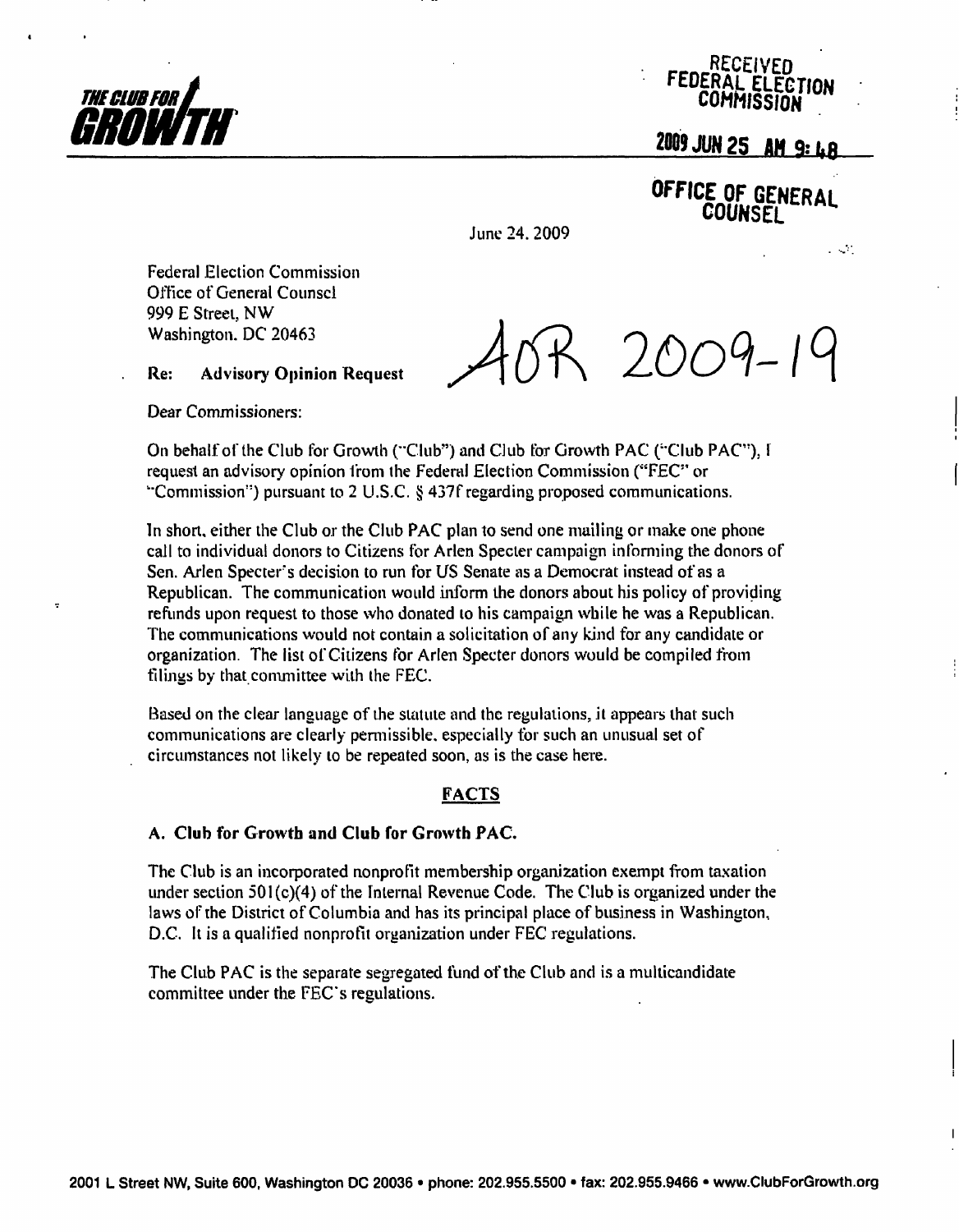#### B. Proposed Communications

Sen. Specter recently publicly announced that he would run for US Senate as a Democrat (see attached press release from the Citizens for Arlen Specter committee). However, despile the requirement that such a change be reported lo the FEC within 10 days, his campaign did not file an amended statement to FEC confirming this fact until. June 15. according to information listed on ihe FEC website.

In the cited press release, Sen. Specter says "Upon request. I will return campaign contributions contributed during this cycle." An Associated Press account, also attached, seems to confirm his intent to return such contributions upon request from any donor who supported his 2010 election campaign while he was a Republican.

Either the Club or Club PAC plans to send a letter lo individual donors of Citizens for Arlen Specter informing them of Sen. Specter's decision to switch to the Democratic Party and his policy of returning donations upon request. The list of individual donors of Citizens for Arlen Specter would be compiled using information that committee has filed with the FEC. The letter would include a preprinted form letter and envelope that would allow the donor to requesi a refund. The form letter and enclosed envelope would be addressed lo Ihe Citizens for Arlen Specter committee, and thus the Club or Club PAC would not know who responded to the communication to request a refund. Alternatively, for donors with published phone numbers, we may make a phone call to the donor. The phone call would inform the donor that Sen. Specter has switched lo the Democratic Party and inform the donor of his refund policy. We would then ask if the donor would like us lo mail him or her information on how to request the refund or provide information on how to requesi a refund during the telephone call.

We understand that there is nothing in the law or regulations that would require the Citizens for Arlen Specter committee to honor any request for a refund, and our letter would tell the donor of this fact.

The communications would not contain any solicitation of any kind whether for the Club, Club PAC. any candidate or any other entity.

The communication would only be made once lo each donor as described above. Followup mailings and phone calls would not be made.

It would not urge the donor to support or oppose any candidate. Indeed, it would not even mention the name of any other candidate.

The proposed communication would be made independently of any other candidate or political party.

The Club and Club PAC would not make the list available to any other entity for any use. The Club and Club PAC would not use the list for any other purpose and would not retain the list for any other purpose. The Club and Club PAC would not put any of the contact information obtained from FEC filings into our general membership database, but instead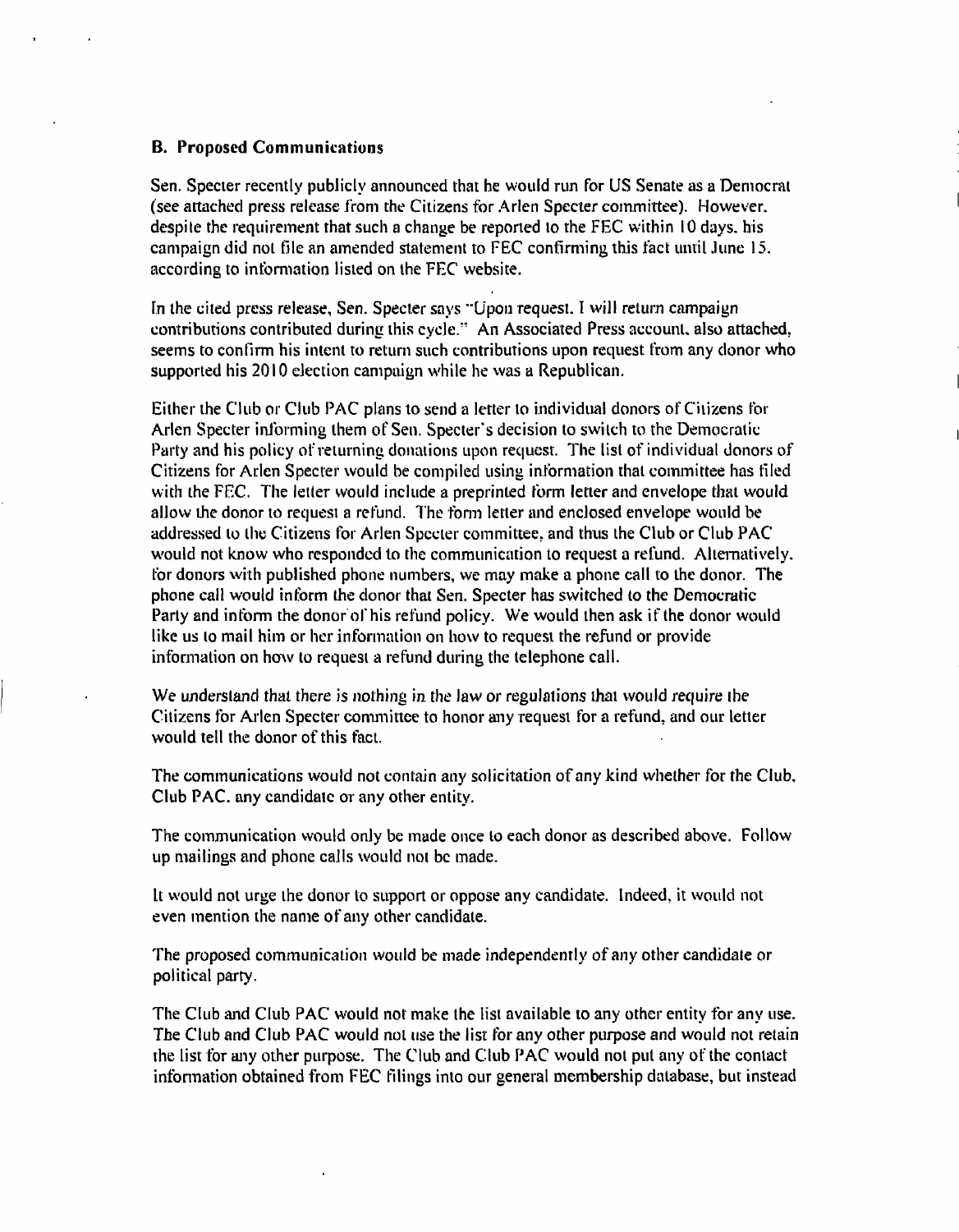will keep it separate, and only for the purpose of the communication presented in our request.

#### QUESTION PRESENTED

May such a communication be sent by the Club or Club PAC to the Citizens for Arlen Specter donors using information compiled from committee reports filed with the FEC?

#### **DISCUSSION**

USC  $438(a)(4)$  states:

The Commission shall—within 48 hours after the time of the receipt by the Commission of reports and statements filed with it. make them available for public inspection, and copying, at the expense of the person requesting such copying, except that any information copied from such reports or statements may not be sold or used by any person for the purpose of soliciting contributions or for commercial purposes.

The relevant regulation, 11 CFR 104.15 states:

Sale or use restriction  $(2 \text{ U.S.C. } 438(a)(4))$ .

(a) Any information copied, or otherwise obtained, from, any report or statement, or any copy, reproduction, or publication thereof, filed under the Act. shall not be sold or used by any person for the purpose of soliciting contributions or for any commercial purpose, except that the name and address of any political committee may be used to solicit contributions from such committee.

(b) For purposes of 11 CFR 104.15, soliciting contributions includes soliciting any type of contribution or donation, such as political or charitable contributions.

In 943 F.2d 190, the United States Court of Appeals, Second Circuit, provides the definitive legislative history of  $\S$  438(a)(4):

The § 438(a)(4) "commercial purposes" exception was proposed as an amendment to that section by Senator Bellmon of Oklahoma:

Mr. President, the purpose of this amendment is to protect the privacy of the generally very public-spirited citizens who may make a contribution to a political campaign or a political party. We all know how much of a business the matter of selling lists and list brokering has become. These names would certainly be prime prospects for all kinds of solicitations, and 1 am of the opinion that unless this amendment is adopted, we will open up the citizens who are generous and public spirited enough to support our political activities to all kinds of harassment, and in that way tend to discourage them from helping out as we need to have them do. 117 Cong.Rec. 30.057 (daily ed. Aug. 5. 1971) (statement of Sen. Bellmon).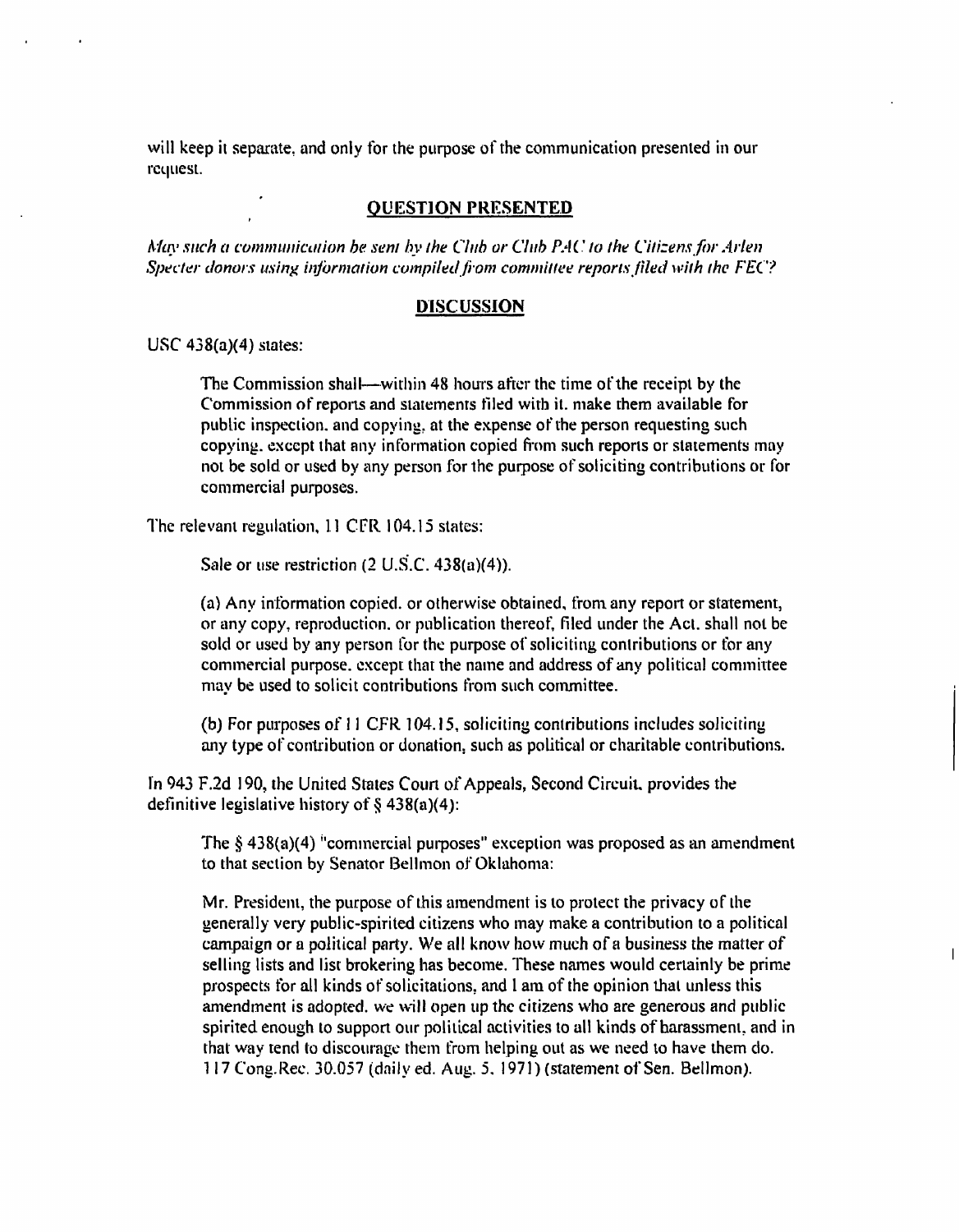Senator Bellmon's amendment was grudgingly accepted by the bill's sponsor. Senator Cannon, who replied:

Mr. President, this is certainly a laudable objective. 1 do nol know how we are going to prevent it from being done. 1 think as long as we are going to make the lists available, some people are going to use them to make solicitations. But as far as it can be made effective. I am willing to accept rhe amendment, and I yield back the remainder of my time.

Id. (statement of Sen. Cannon). Senator Bellmon went on to give an example of the evils he was attempting to combat with his amendment:

MR. BELLMON. \* \* \*

In the State of Oklahoma, our own tax division sells the names of new car buyers to list brokers, for example, and I am sure similar practices are widespread elsewhere. This amendment is intended to protect, at least to some degree, the men and women who make contributions to candidates or political parlies from being victimized by that practice.

MR. NELSON. Do I understand that the only purpose is to prohibit the lists from being used for commercial purposes?

MR. BELLMON. That is correct.

\* \* \* \*

MR. BELLMON. That is right; but the list brokers, under this amendment, would be prohibited from selling the list or using it for commercial solicitation.

Consistent with the regulations and the legislative history of this provision, the proposed communication by the Club or Club PAC to donors of Citizens for Specter would not involve list brokering, commercial use or nonprofit solicitation.

Clearly under the plain language of the law. the regulations and the legislative history of the statute, the communication, should be permitted.

The FEC issued an Advisory Opinion permitting a communication in a case with an analogous set of facts. In AO 1984-2 when Phil Gramm asked if he could write donors to "Americans for Phil Gramm in '84" retrieved from FEC filings and inform the donors it was not an authorized committee of Phil Gramm for president. Gramm also asked if he could suggest to contributors that they ask for a refund. The FEC said yes on both counts though it said Gramm could not suggest donors give to his committee:

Accordingly, the Commission concludes that informing contributors to "Americans for Phil Gramm in '84" that it is not your authorized campaign committee and identifying "Friends of Phil Gramm" as the name of your authorized campaign committee for the purposes of setting the record straight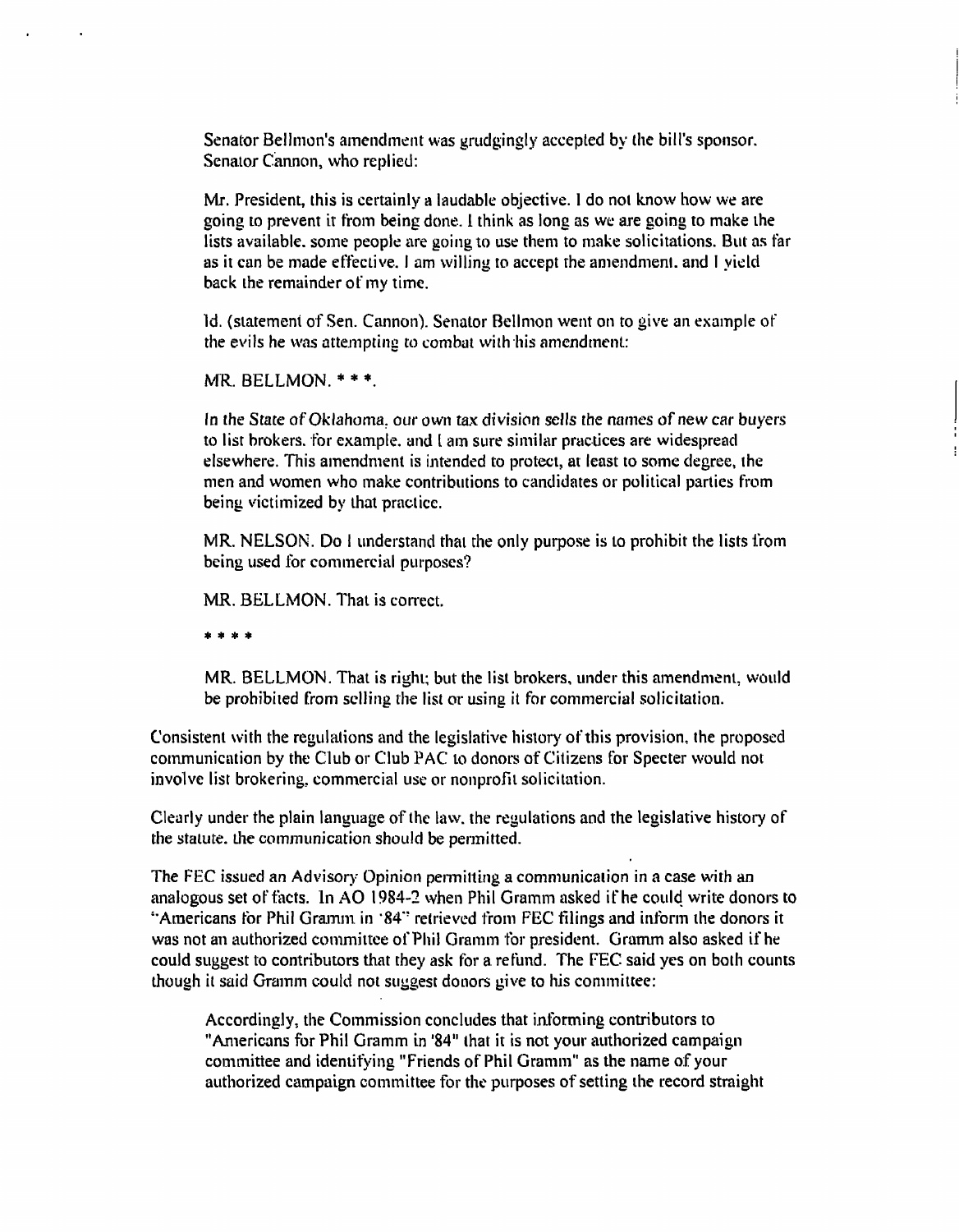would not be a prohibited use of contributor information under 2 U.S.C. 438 (a)(4) or Commission regulations at 11 CFR 104.J 5. In addition, your mailing could also include a suggestion thai the contributor ask for a refund from "Americans." although neither the Act nor Commission regulations accord contributors any right to refunds in this situation. Requesting or suggesting that, contributions be made to your authorized campaign committee, however, would involve use of contributor information in a manner that is prohibited by 2 U.S.C 438(a)(4) and 11 CFR 104.15. The Commission also notes that because contributions to "Americans" are seemingly made with the knowledge that they would be expended on behalf of Phil Gramm, the amount of any contribution would be attributable to a contributor's maximum allowable contribution to Phil Gramm. See 11 CFR 110.1(h).

(http://saos.nictusa.com/saos/aonum.jsp?AONUM=1984-02)

In another analogous advisory opinion. Rep. Findley asked if he could write to donors of his opponent to "set the record straight on certain defamatory charges made against me." The FEC said yes. (http://saos.nictusa.com/saos/searchao7AONUMBER= 1981-05)

In 2003. the FEC rejected an advisory opinion request (2003-24) from the National Center for Tobacco Free Kids ("NCTFK") where the group planned to use FEC data to send repeated mailings on tobacco policy issues to donors to candidates. While none of the mailings would have contained solicitations, the FEC distinguished between the Gramm and Findley requests and the NCTFK AOR here:

In two previous Advisory Opinions, the Commission has allowed limited communications to contributors whose names had been obtained from reports of contributions. See. e.g.. Advisory Opinions 1984-2 and 1981-5. In Advisory Opinion 1984-2, the Commission determined that a communication for the purpose of correcting a misunderstanding caused by the activities of an unauthorized campaign committee was permissible under the Act. The permitted communication informed persons who contributed to the unauthorized campaign committee that such committee was not the authorized campaign committee of the candidate and that the persons could request a refund of their money. The communication did not ask for support of or a donation to the authorized campaign committee. In Advisory Opinion 1981-5. the Commission determined that a communication for the purpose of correcting a misunderstanding caused by defamatory charges made against the requesting candidate was permissible under the Act. The permitted communication "set the record straight on certain defamatory charges" made against the candidate. These advisory opinions involved one-lime, one-way communications of a corrective nature that did not involve solicitation or commercial purposes or the possibility of either, and are thus distinguishable from the broader, open-ended interaction contemplated by your request.

In any event, our proposed communication is not at all like the communications proposed by NCTFK, where multiple mailings would be done over a long period of time. Our onetime, one-way proposed communication therefore is very similar to the Gramm and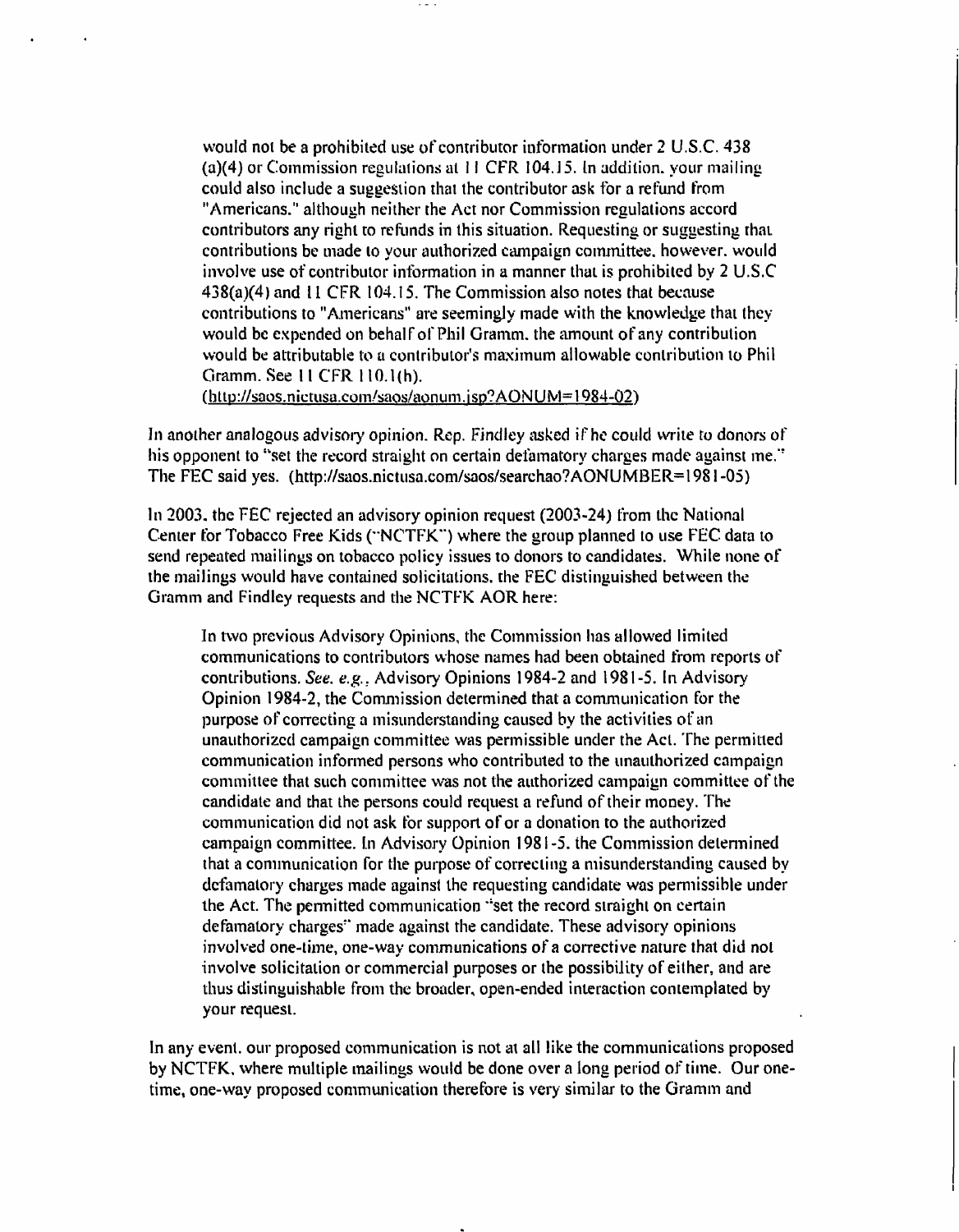Findley communications. Our communication only "involvefs] one-time, one-way communications of a corrective nature that did not involve solicitation or commercial purposes or the possibility of either, and are thus distinguishable from the broader, openended interaction contemplated by [the NCTFK] request."

**Contact State** 

At the time of the donation. Sen. Specter was running for office as a Republican, and presumably a large majority of the donors sought to support the election of a Republican in making the donation. Those funds have now been converted to the campaign account of a Democrat. Our communication would simply inform donors of the situation in order to set the record straight and to ensure that they have the facts on the situation so that the donor could take corrective action if desired.

This situation is nearly unprecedented, and is unlikely to occur with any regularity, thus making our communication quite similar in kind to those permitted in the Granim and Findley Advisory Opinions.

In the enforcement cases (MURs 6053 and 6065) regarding Huffington Post.com, the FEC dismissed a complaint that donors to candidates were subjected to harassment from techniques that used search engine optimization in conjunction with FF.C donor data to drive traffic to the Huffington Post.com, which would then benefit commercially from a gain in advertising revenue. The complainant was shocked to find that her name and address would come up in search engine inquiries, which she stated "is a major security concern, to me ... I need you to protect my privacy rights." Yet despite the concern expressed about the potential for harassment, the FEC found Huffington Post.com had not violated the restriction banning the use of donor records for a commercial purpose.

In the recently dismissed MUR 6096, three commissioners expressed dismay at the wording of a letter sent, saying they believed it was harassing in nature. These commissioners wished to continue MUR 6096. however the enforcement action was dismissed on a 3-3 vote.

Our proposed communication would not have any of the troubling aspects that were cited by three of the commissioners in MUR 6096. Instead, it is precisely like the Gramm and Finley communications and easily distinguished from the letter in MUR 6096 and the proposed communications in NCTFK.

We believe the most recipients would welcome the communication as it would provide information as to how they can request a refund of their previous donation in conformance with Sen. Specter's pledge to do so when requested, in the current economic circumstances, many donors may well find relief that they can get a refund of their donation, which was made under a completely different set of circumstances. We imagine that a number of these donors did not intend that their contributions would be used to support the reelection campaign of a Democrat in the US Senate.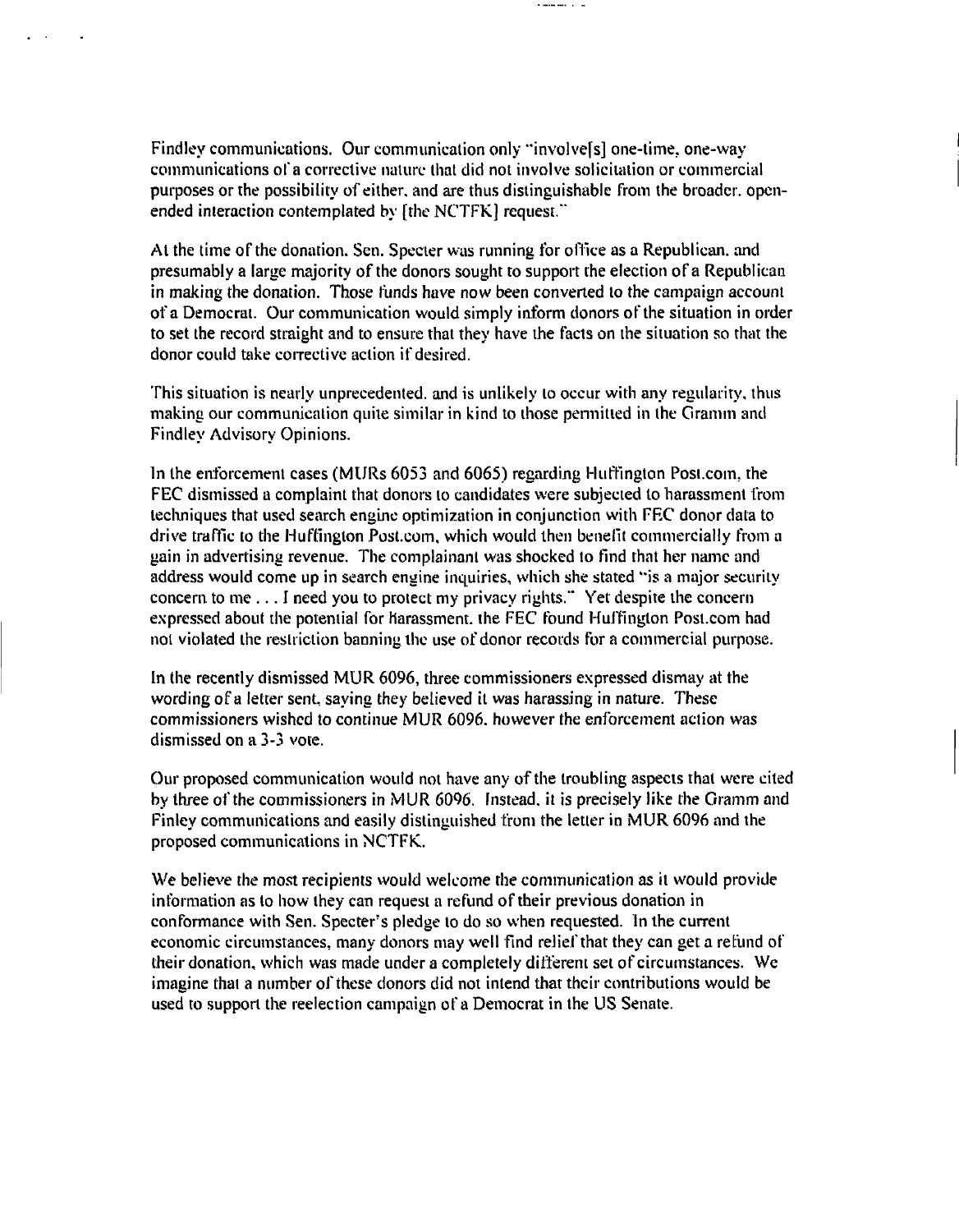#### **CONCLUSION**

The proposed communication is in conformance with both the statute and regulations that bar the use of information from FEC reports for the "purpose of soliciting contributions or for any commercial purpose" because the communication would not contain a solicitation of any kind for any entity. Furthermore the communication is a one-time one-way communication that provides information regarding a campaign and is very similar to those permitted in previous Advisory Opinions. Finally the proposed communication is non-threatening to the recipient and would likely be welcomed my many if not nearly all of them. For all these reasons, we urge the Commission to approve the proposed communication.

Sincerely,

David Keating **Executive Director**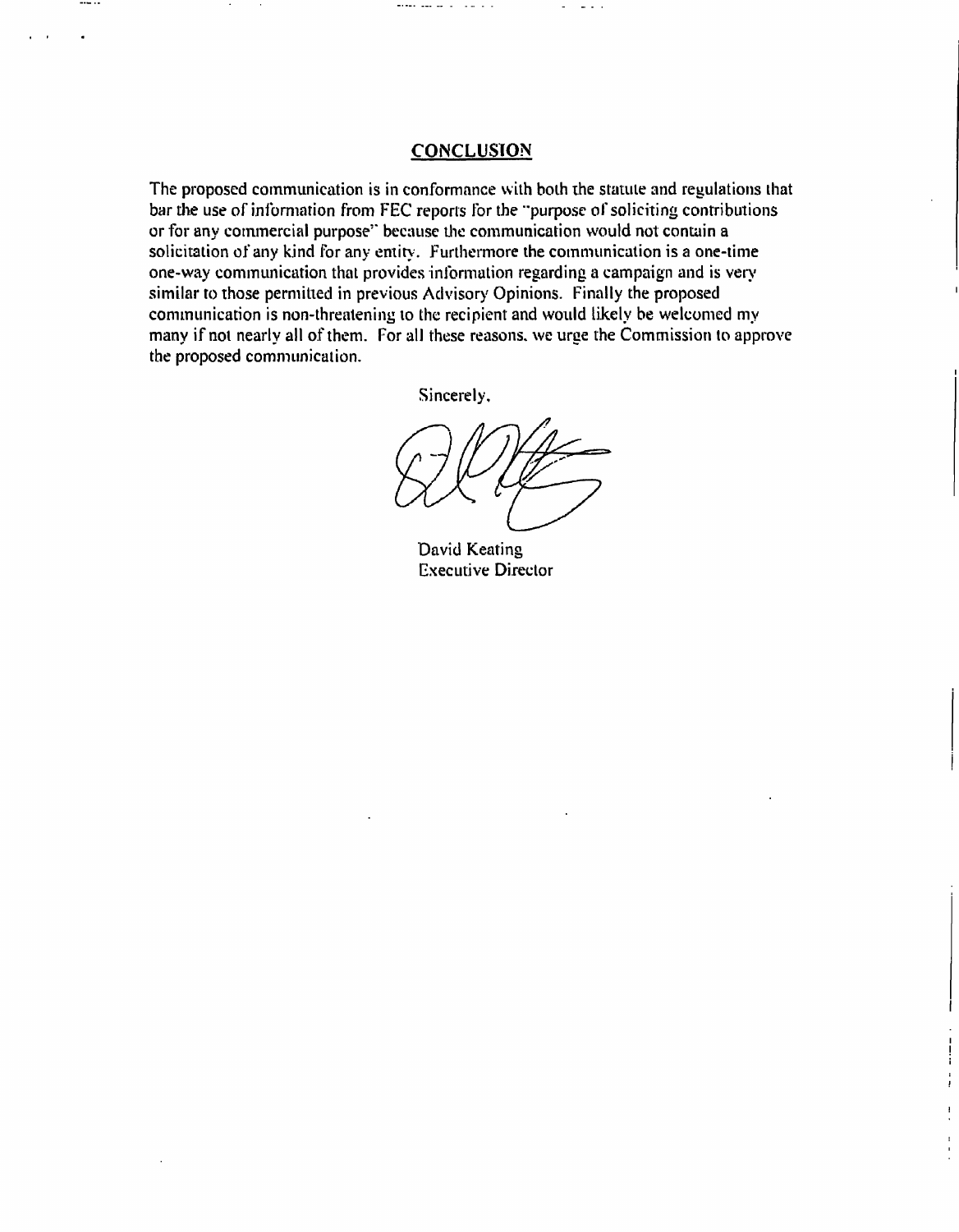Specter201GRESS RELEASES

Statement by Arlen Specter

April 28. 2009

I have been a Republican since 1966 I nave been working extremely hard for the Party, for its candidates anci for the ideals of a Republican Party whose tent is big enough to welcome diverse points of view. While I have been comfortable being a Republican, my Party has not cefined who I am. I have taken each issue one at a time and have exercised independent judgment to do what I thought was best for Pennsylvania and the nation.

Since my election in 1980. as part of ihe Reagan Big Tent, the Republican Party has moved far to the right Last year, more than 200.000 Republicans in Pennsylvania changed their registration to become Democrats I now find my political philosophy more in line with Democrats lhan Republicans



When I supported the stimulus package, I knew that it would not be popular with the Republican Party But. I saw the stimulus as necessary to lessen the risk of a far more serious recession than we are now experiencing.

S-nce then. I have traveled the State, talked to Republican leaders and office-holders and my supporters and I have carefully examined public opinion, i: has become clear to me that ihe stimulus vote caused a schism which makes our differences irreconcilable On this state of the record. I am unwilling to have my twenty-nine year Senate record judged by the Pennsylvania Republican primary electorate, i have not represented the Republican Party. I have represented the people of Pennsylvania

I have decided to run for re-election in 2010 in the Democratic primary.

I am ready, willing and anxious to take on all comers and have my candidacy for re-election determined in a general election.

I deeply regret that I will be disappointing many friends and supporters. I can understand their disappointment I am also disappointed that so many in the Party I have worked for for more than four decades do not want me to be their candidate It is very painful on both sides. I thank especially Senators McConnell and Cornyn for their forbearance

I am not making this decision because there are no important and interesting opportunities outside Ihe Senate I take on this complicated run for re-eleciion because I am deeply concerned about the future of our country and I believe I have a significant contribution to make on many of the key issues of the day. especially medical research. NIH funding has saved or lengthened thousands of lives. Including mine, and much more needs to ba done. And my seniority Is very important to continue to bring important projects vital to Pennsylvania's economy.

I am taking this action new because there are fewer than thirteen montns to the 2010 Pennsylvania Primary and there is much to be done in preparation for that election. Upon request. I will return campaign contributions contributed during this cycle

While each member of the Senate caucuses with his Party, what each of us hopes to accomplish is distinct from his party affiliation. The American people do not care which Party solves the problems confronting our nation. And no Senator, no matter how loyal he is to his Party, should or would put party loyalty above his duty to the state and nation.

My change in party affiliation does not mean that l will be a party-line voter any more for ihe Democrats that I have been for the Republicans. Unlike Senator Jeffords' switch which changed party control. I will not be an automatic 60th vote for cloture. For example, my position on Employees Free Choice (Card Check) will not change.

Whatever my party affiliation. I will continue to be guided by President Kennedy's statement that sometimes Party asks too much. When it does. I will continue my independent voting and follow my conscience on what I think is best for Pennsylvania anc America.

CONTACT US PRIVACY POLICY

SP 3055A